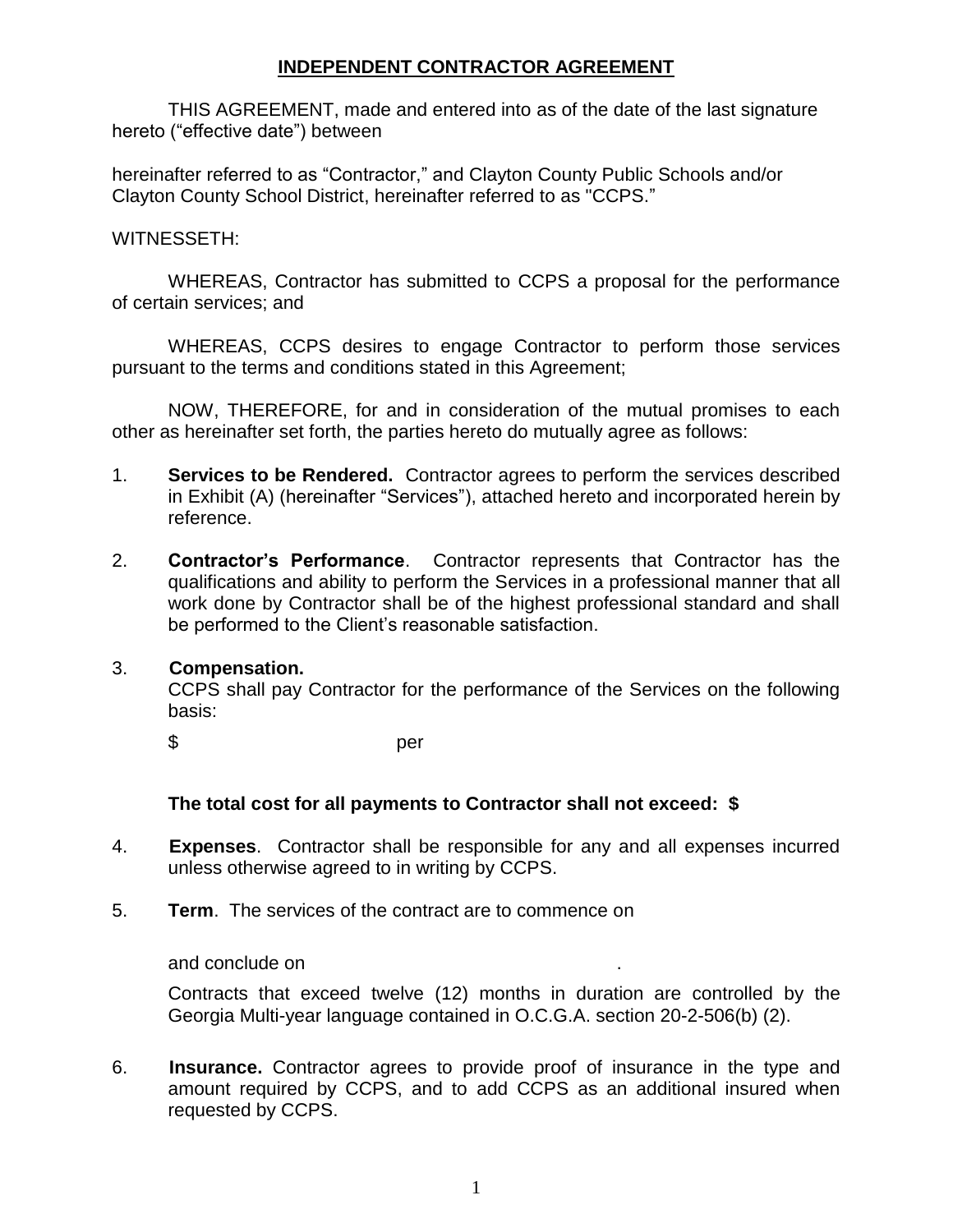- 7. **Termination**. CCPS may terminate this contract at any time by giving a fifteen (15) day written notice to Contractor of such termination and specifying the effective date thereof. Should either party default in the performance of this Agreement or materially breach any of its provisions, the non-breaching party may terminate this Agreement by giving written notice to the breaching party. Termination shall be effective immediately on receipt of said notice.
- 8. **Relationship of the Parties**. Contractor enters into this Agreement as, and shall continue to be, an independent contractor. Under no circumstances shall Contractor be considered an employee of CCPS within the meaning of any federal, state, or local law or regulation including, but not limited to, laws or regulations governing unemployment insurance, old age benefits, workers' compensation, industrial illness or accident coverage, taxes, or labor and employment in general. Under no circumstances shall Contractor look to CCPS as his/her/its employer, or as a partner, agent, or principal. Contractor shall not be entitled to any benefits accorded to District's employees, including, without limitation, workers' compensation, disability insurance, vacation, or sick pay. Contractor shall be responsible for providing, at Contractor's expense, and in the Contractor's name, disability, workers' compensation or other insurance, as well as licenses and permits usual or necessary for conducting the Services hereunder. Contractor shall pay, when and as due, any and all local, state and federal income or other taxes incurred as a result of Contractor's compensation hereunder, including estimated taxes, and shall provide District with proof of said payments upon demand.
- 9. **Assignment and Subcontracting**. This Agreement may not be assigned by Contractor nor may work proposed to be performed under this Agreement be subcontracted by Contractor without the prior written approval of CCPS.
- 10. **Notices**. Any notice required or permitted to be given under this Agreement shall be deemed to have been given, served and received if given in writing and either personally delivered or deposited in the United States mail, or email transmission, addressed as follows:

#### **For CCPS:**

Dr. Morcease J. Beasley **Superintendent** Clayton County Public Schools 1058 Fifth Avenue Jonesboro, GA 30236

With a copy (not constituting notice) to: Director of Purchasing Clayton County Public Schools 218 Stockbridge Road Jonesboro, GA 30236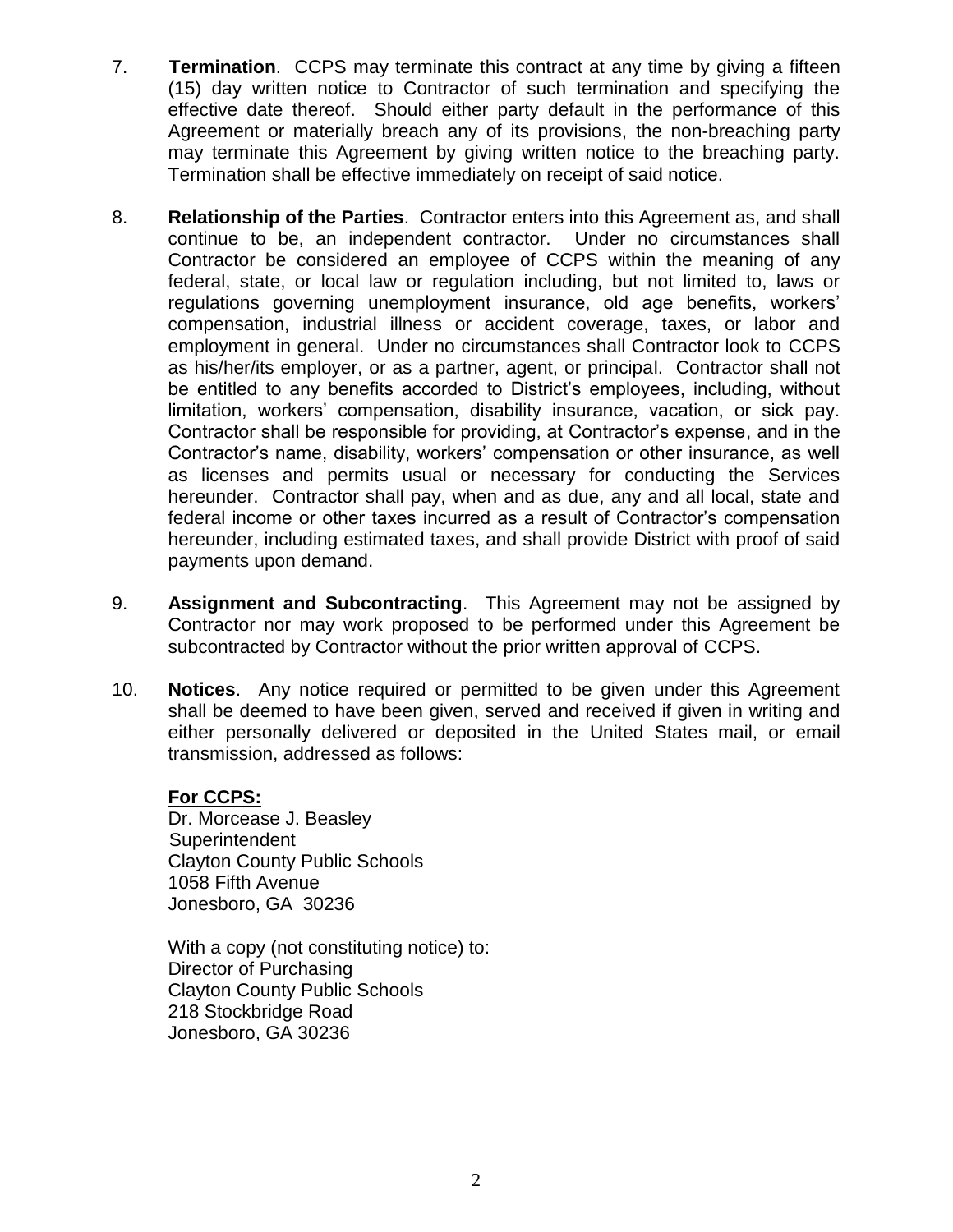### **For Independent Contractor:**

**Name** 

**Title** 

 **Address** 

### **Email Address Community Community Phone Number**

Any notice personally given or sent by email transmission shall be effective upon receipt. Any notice given by mail shall be effective three (3) days after deposit in the United States mail.

- 11. **Laws, Rules and Regulations**. Contractor is required to comply with all laws, ordinances, codes, rules, regulations, and licensing requirements that are applicable to the conduct of this business and the work to be performed, including those of Federal, State, and local agencies having jurisdiction and/or authority.
- 12. **Taxes**. The Independent Contractor hereby acknowledges that they will pay all state, federal, Medicare, FICA, or any other applicable taxes on any financial remuneration derived from this agreement. CCPS is specifically not responsible for these taxes. CCPS will not pay any taxes on behalf of the Independent Contractor. A form 1099 will be issued to the Independent Contractor for the amount paid during the calendar year.
- 13. **Ownership of Plans and Designs**. Contractor agrees that all work product, designs, plans, reports, specifications, drawings, schematics, prototypes, models, inventions and all other information and items made during the course of this Agreement and arising from the Services shall be owned by and assigned to CCPS as its sole and exclusive property.
- 14. **Debarment.** The undersigned Contractor, by executing this contract, provides assurance and certification that they are not currently debarred from submitting proposals or contracting by any agency in the State of Georgia and the federal government, and that they are not an agent of any person or entity that is currently debarred from submitting proposals on contracting by any agency of the State of Georgia or the federal government.
- 15. **Covenant of Non-Discrimination.** The undersigned understands that it is the policy of CCPS to promote full and equal business opportunity for all persons doing business with the CCPS. The undersigned covenants that it has not discriminated and will not discriminate, on the basis of race, gender or ethnicity, with regard to prime contracting, subcontracting or partnering opportunities.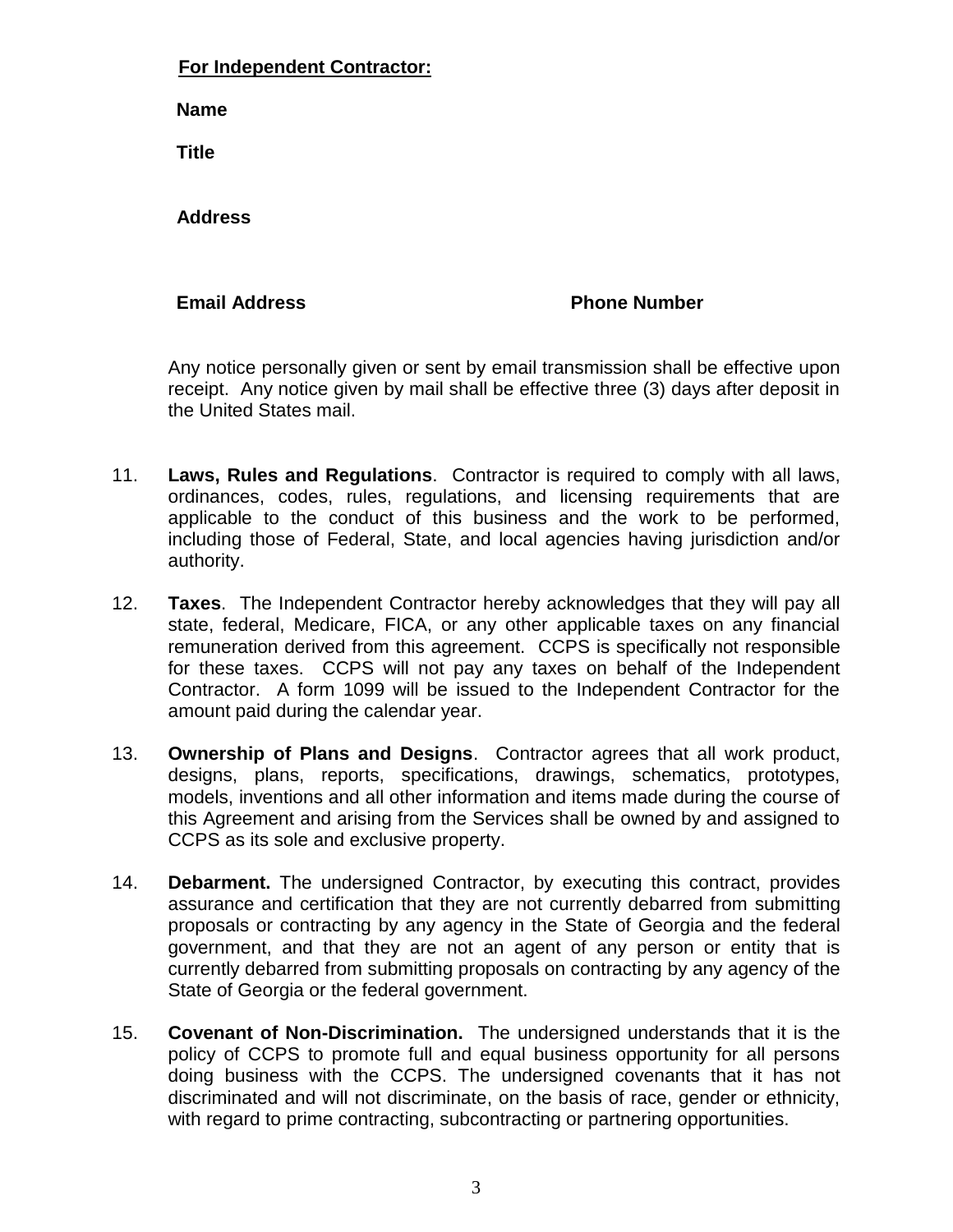- 16. **FERPA.** The undersigned agrees to protect the privacy and confidentiality of student information in accordance with the Family Educational Rights and Privacy Act ("FERPA") and regulations promulgated thereunder; and other governing state and/or federal laws and regulations.
- 17. **E-Verify**. Georgia Law, O.C.G.A. § 13-10-91, requires all businesses that contract with a public employer for labor or services, by bid or by contract, in where the labor or services exceed \$2499.99 to sign an affidavit attesting that they are registered for and use E-Verify unless (1) the contractor has no employees (in which case they must present an approved state issued identification card/drivers' license from an approved state as provided on the Attorney General's website or (2) the contract is with an individual licensed under Title 26, Title 43, or the State Bar of Georgia who is in good standing and that individual is performing that service. To register for E-verify or to obtain more information visit: [https://www.e-verify.gov.](https://www.e-verify.gov/) For all contracts meeting this threshold, Contractor must either attach a completed affidavit to this contract as Exhibit B or attach documents required for exemption.
- 18. **Criminal Background Check**: Contractor acknowledges that a satisfactory criminal background check and history may be required for anyone coming into direct or indirect contact with CCPS students at no cost to CCPS.
- 19. **Georgia Law**. This Agreement shall be governed by and the rights, duties and obligations of the parties shall be determined and enforced in accordance with the laws of the State of Georgia. The parties further agree that any action or proceeding brought to enforce the terms and conditions of this Agreement shall be maintained in Clayton County, Georgia.
- 20. **Indemnification**. Contractor shall and does hereby indemnify, defend, and hold harmless CCPS, and CCPS's officers, employees, agents and representatives from and against any and all claims, demands, losses, costs, expenses, obligations, liabilities and damages, including, without limitation, interest, penalties, and reasonable attorneys fees and costs, that CCPS may incur or suffer and that arise, result from, or are related to any breach or failure of Contractor to perform any of the representations, warranties, and agreements contained in this Agreement.
- 21. **Entire Agreement of Parties**. This Agreement constitutes the entire agreement between the parties and supersedes all prior discussions, negotiations and agreements, whether oral or written. This Agreement may be amended or modified only by a written instrument executed by both parties.
- 22**. Waiver**. The waiver by either party of any breach of any term, covenant, or condition herein contained shall not be deemed to be a waiver of such term, covenant, condition, or any subsequent breach of the same or any other term, covenant, or condition herein contained.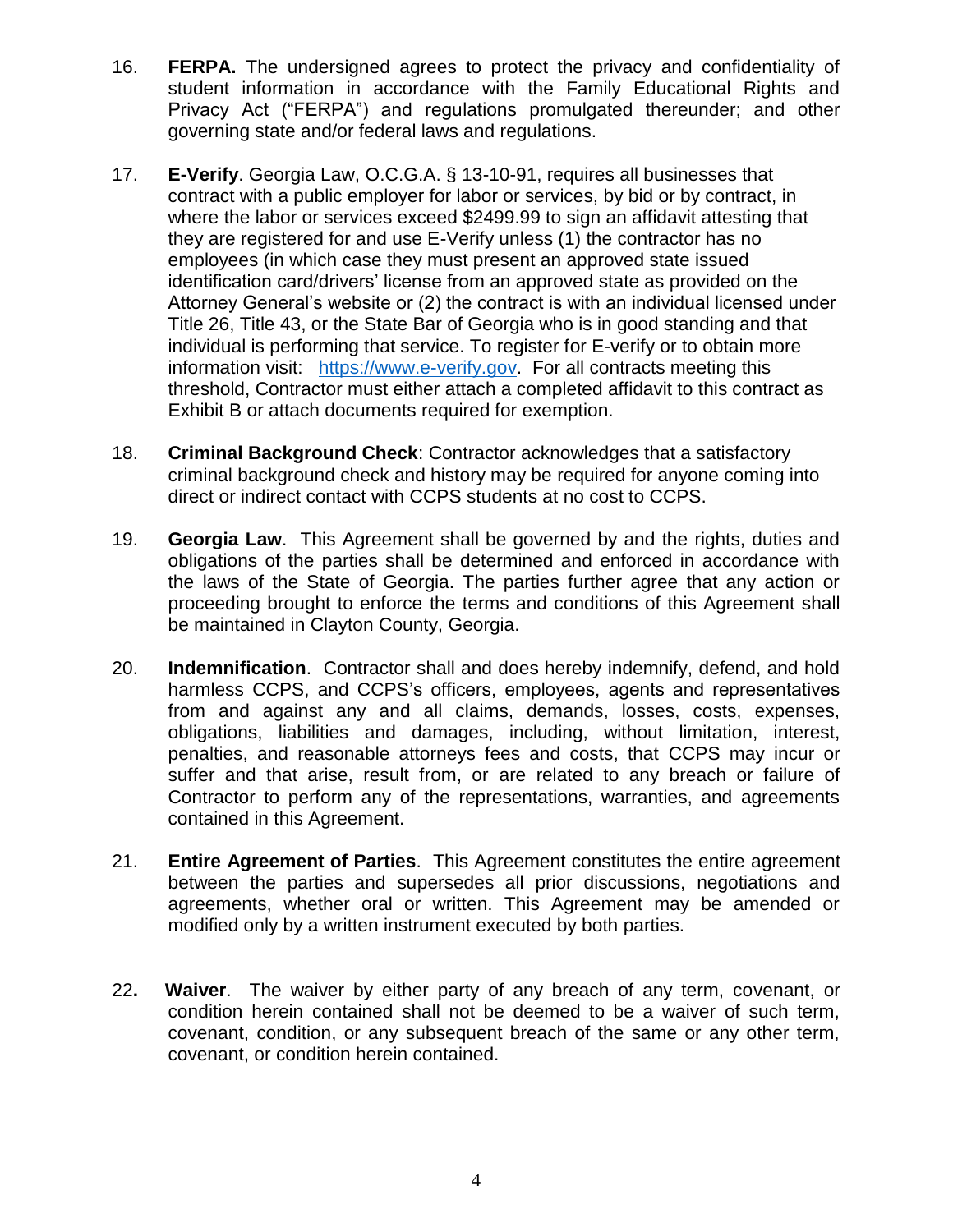IN WITNESS WHEREOF, the parties hereto have executed this Agreement as follows:

| <b>Clayton County Public Schools</b> |                               |
|--------------------------------------|-------------------------------|
|                                      |                               |
|                                      |                               |
|                                      | Date                          |
|                                      | <b>Independent Contractor</b> |
|                                      | (Signature)                   |
|                                      | (Printed Name)                |
|                                      |                               |
|                                      | (Title)                       |
|                                      | (Date)                        |

#### **CCPS Contract Administrator**:

(Type or Print Name)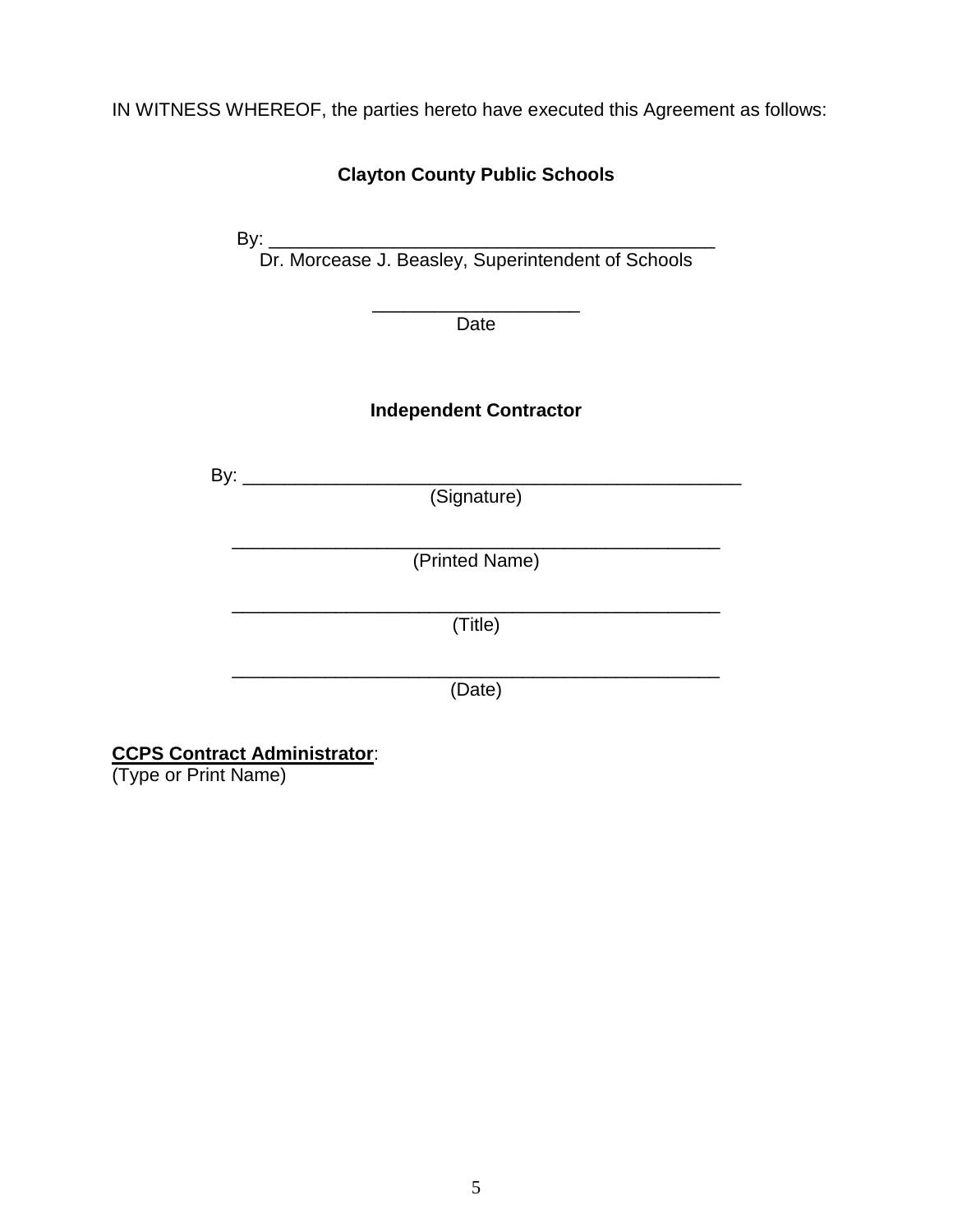## **Exhibit A**

### **Services**

(Please attach Scope of Services, Proposals, etc. here)